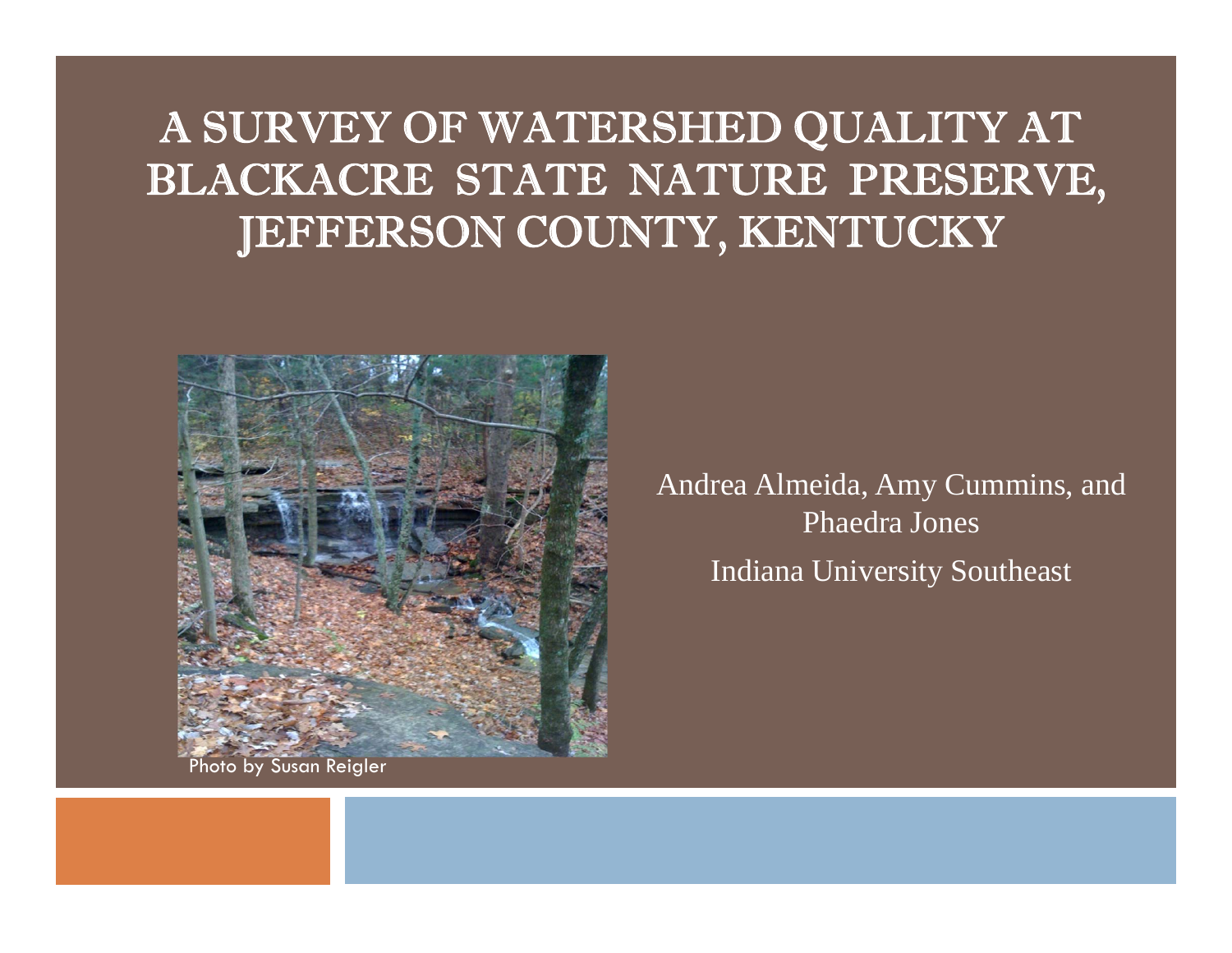## Outline

- I. Introduction Urban riparian zone
- II. Hypothesis
- III. Research questions and concerns
- IV. Blackacre watershed Areas tested
- V. Methods and Materials
	- A. Testing equipment used
	- B. Data analysis and interpretation

VI. Results

A. Chemical testing

- B. Biological monitoring
- VII. Discussion
- VIII. Recommendations for the future
	- IX. Acknowledgements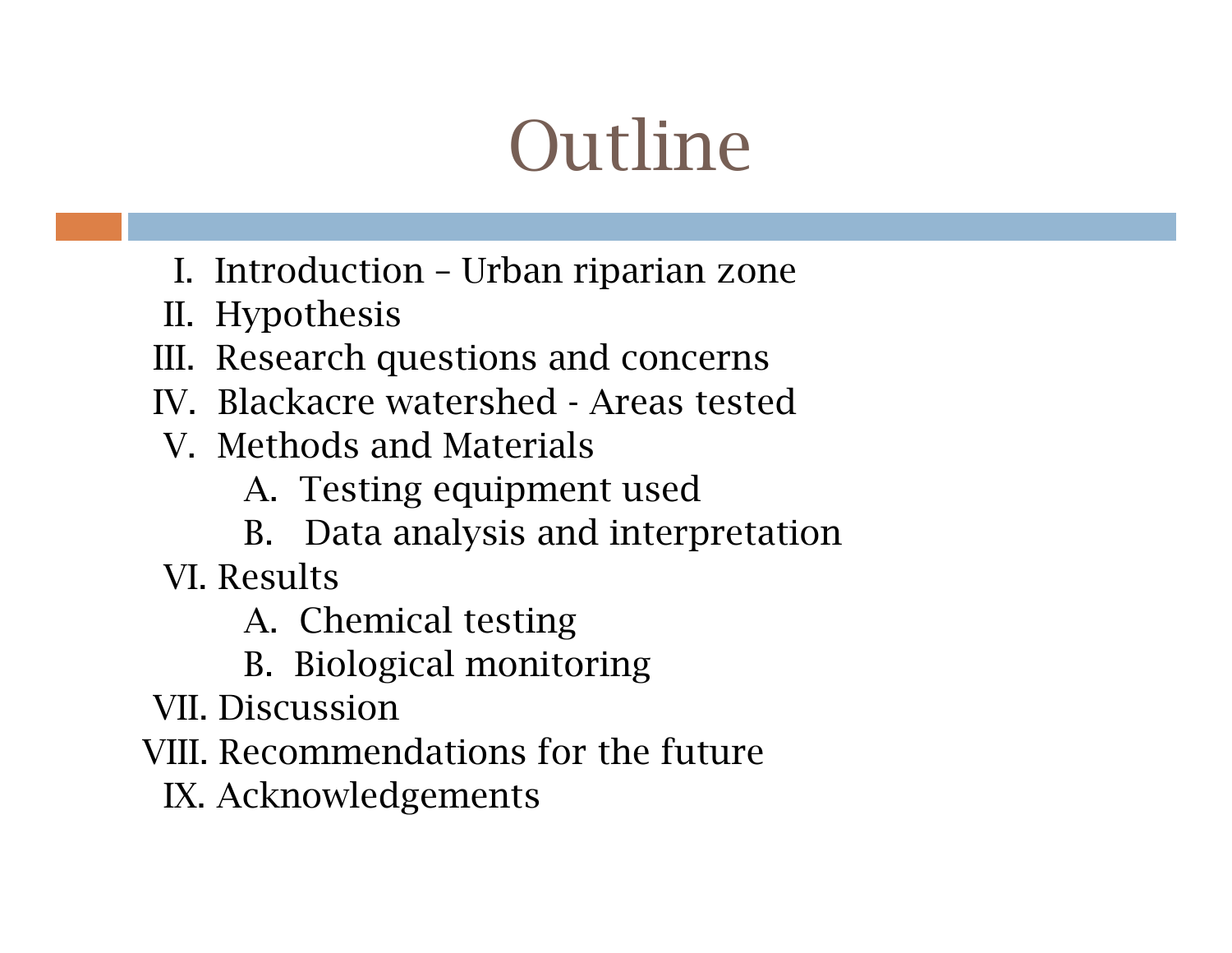#### Introduction

Urban riparia have an important role in filtering and cleaning water as it passes through an urban landscape. Urban landscapes have the added feature of impervious ground cover, such as the concrete and asphalt of roads and parking lots. Riparian zones of parks and urban nature preserves play a role in controlling overflow from these impervious features of urban landscape (Paul and Meyer, 2001 and Schueler, 1994). At the same time, increased flow of water from chemically-treated lawns, septic overflow and expanding areas of impervious, paved surfaces can put considerable stress on the filtering capacity of riparia (Pickett, et al., 2001).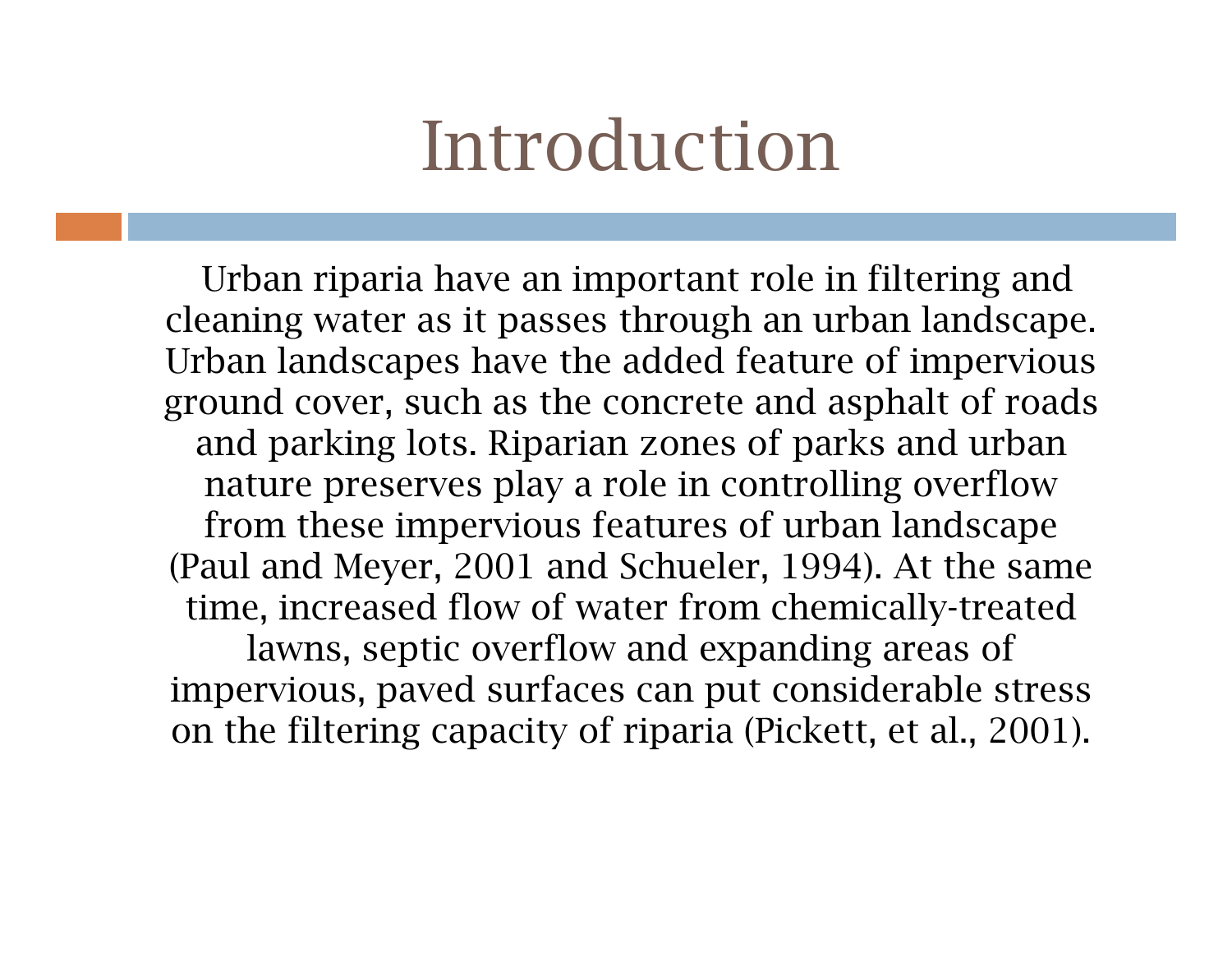## Hypothesis

*Given the documented filtering effects of riparia in general (Stewart, et al., 2001 and Teels, et al., 2006) and urban riparia in particular (Pitt, 2002), water quality in the main Blackacre stream should improve as the water moves through the preserve.*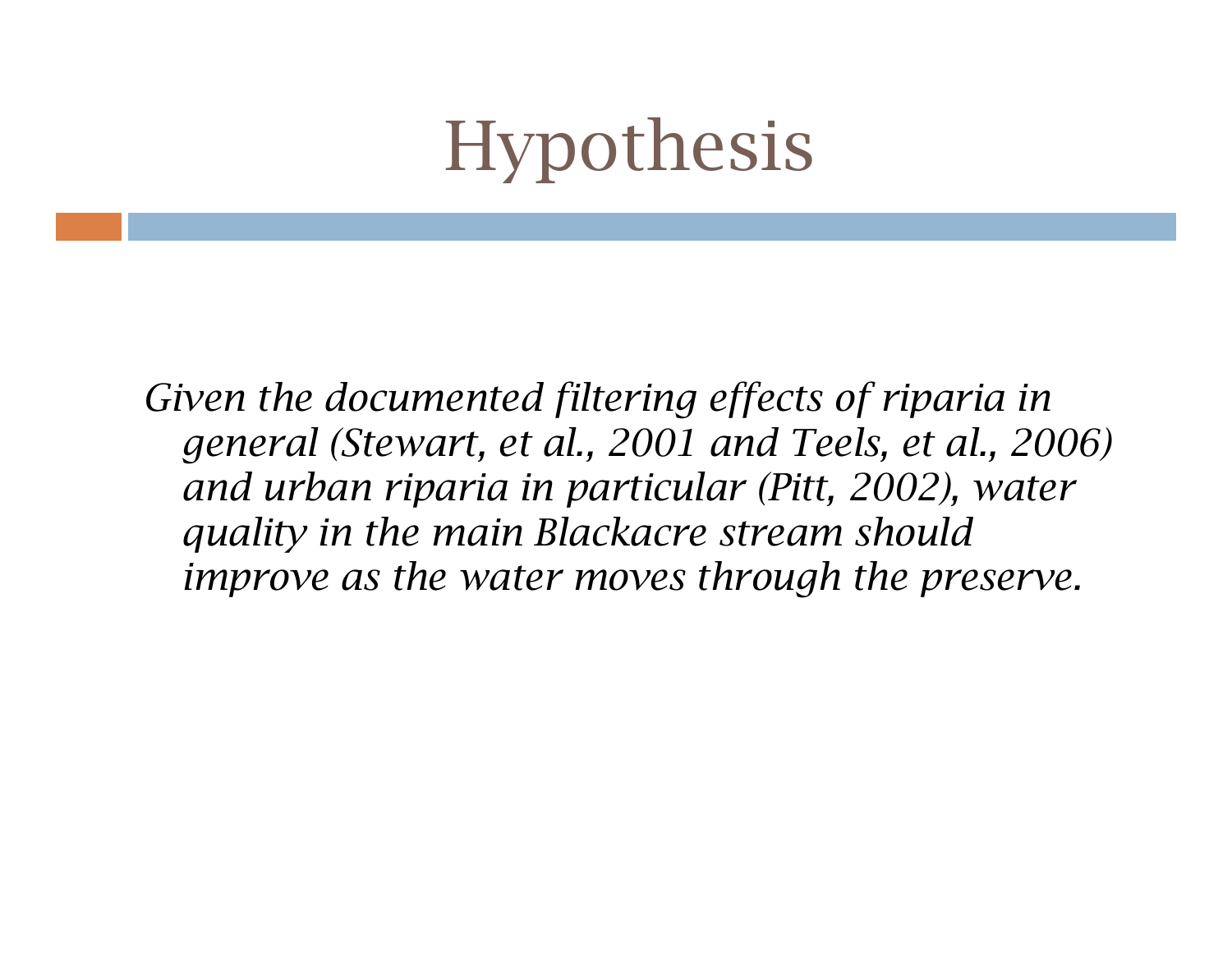#### Research Questions

- o Is the main stream's riparian zone improving water quality?
- oWhat is the overall water quality?
- oRecommendations for improvement?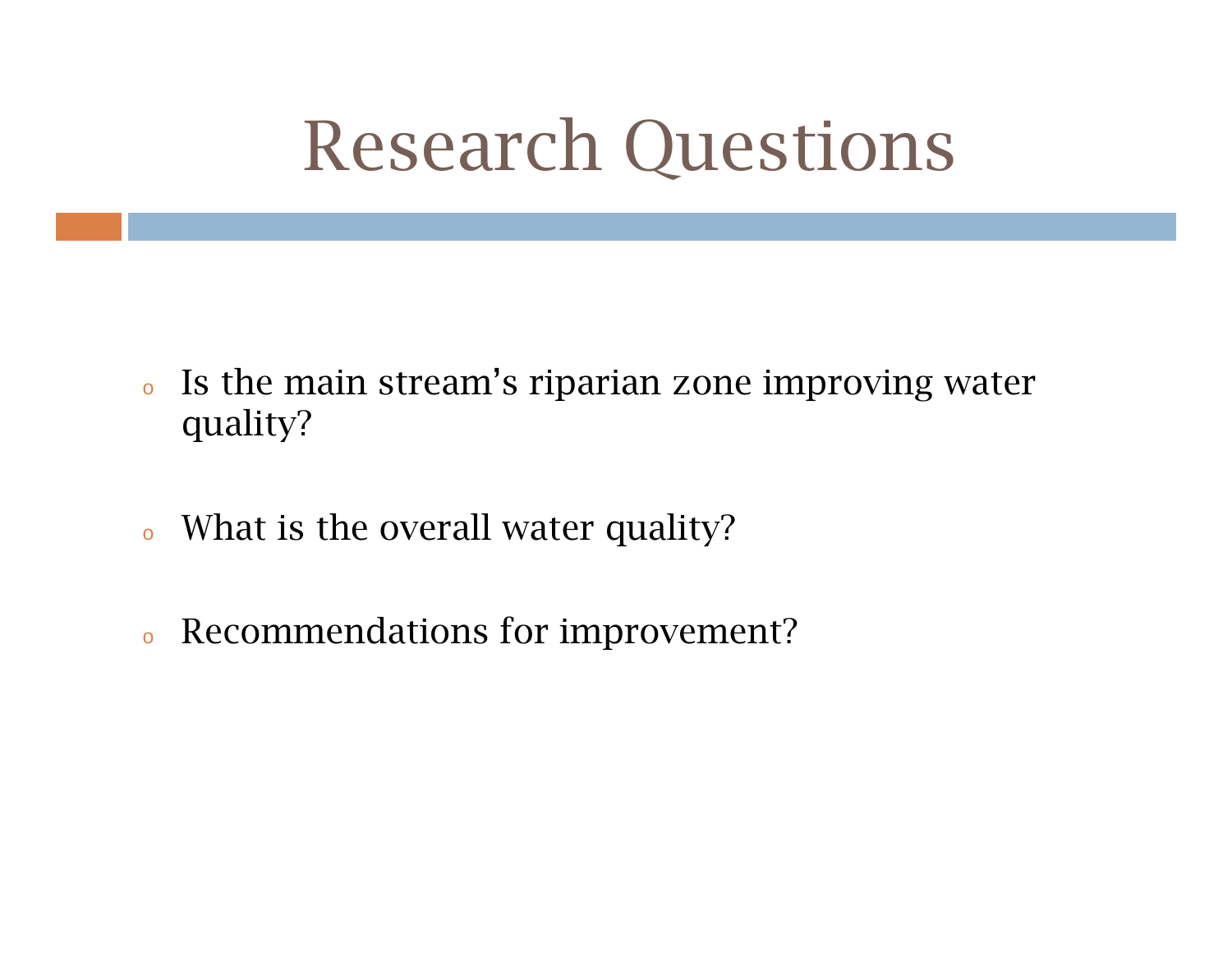#### Concerns

- oRun-off from livestock pastures
- oRun-off from chemically treated lawns
- oSeptic overflow
- oExpanding areas of impervious, paved surfaces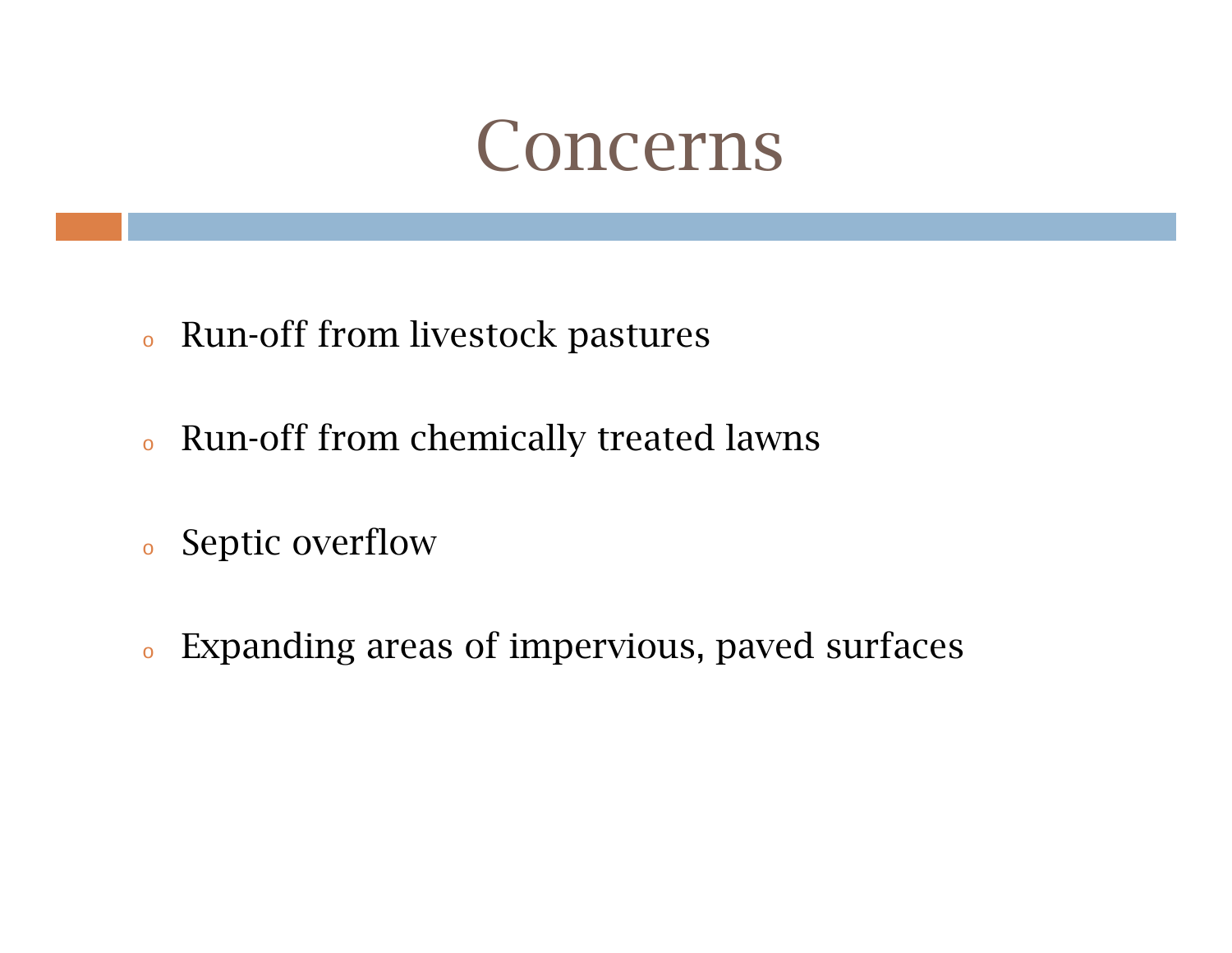## Blackacre Watershed



#### Points Surveyed

- •Sunrise Pond
- •Jackson Pond
- •Springhouse Pond
- •Cattail Pond
- •Dragonfly Pond

•Culverts 1-4

Stream (testing points included) •Beginning •Waterfall •Bridge •Exit

Google Earth image, July 1, 2010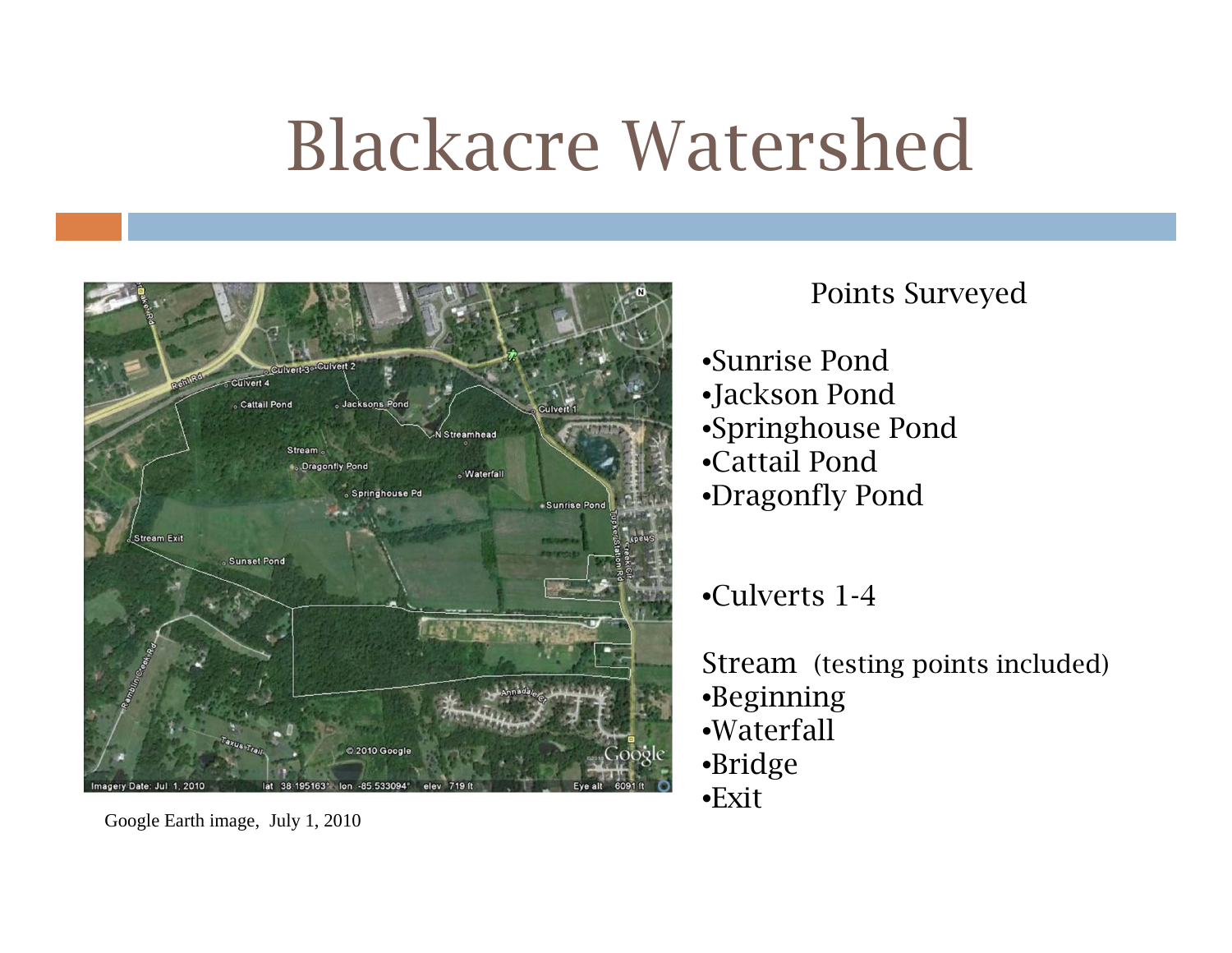# Methods and Materials

- o Mapping
	- 1. Garmin eTrex GPS handheld unit



https://buy.garmin.com/ shop/shop.do?cID=144

- 2. Google Earth maps (interlinked w/ Garmin software)
- o Chemical Testing – using Hach Water Analysis Kits
	- 1. Dissolved Oxygen
	- 2. Orthophosphates
	- 3. Nitrates
	- 4. Ammonia Nitrogen





- o $\circ$  Temperature – thermometer to measure air and water temps.
- pH and Hardness using test strips or pH handheld reader
- oTurbidity Tube – used to measure water clarity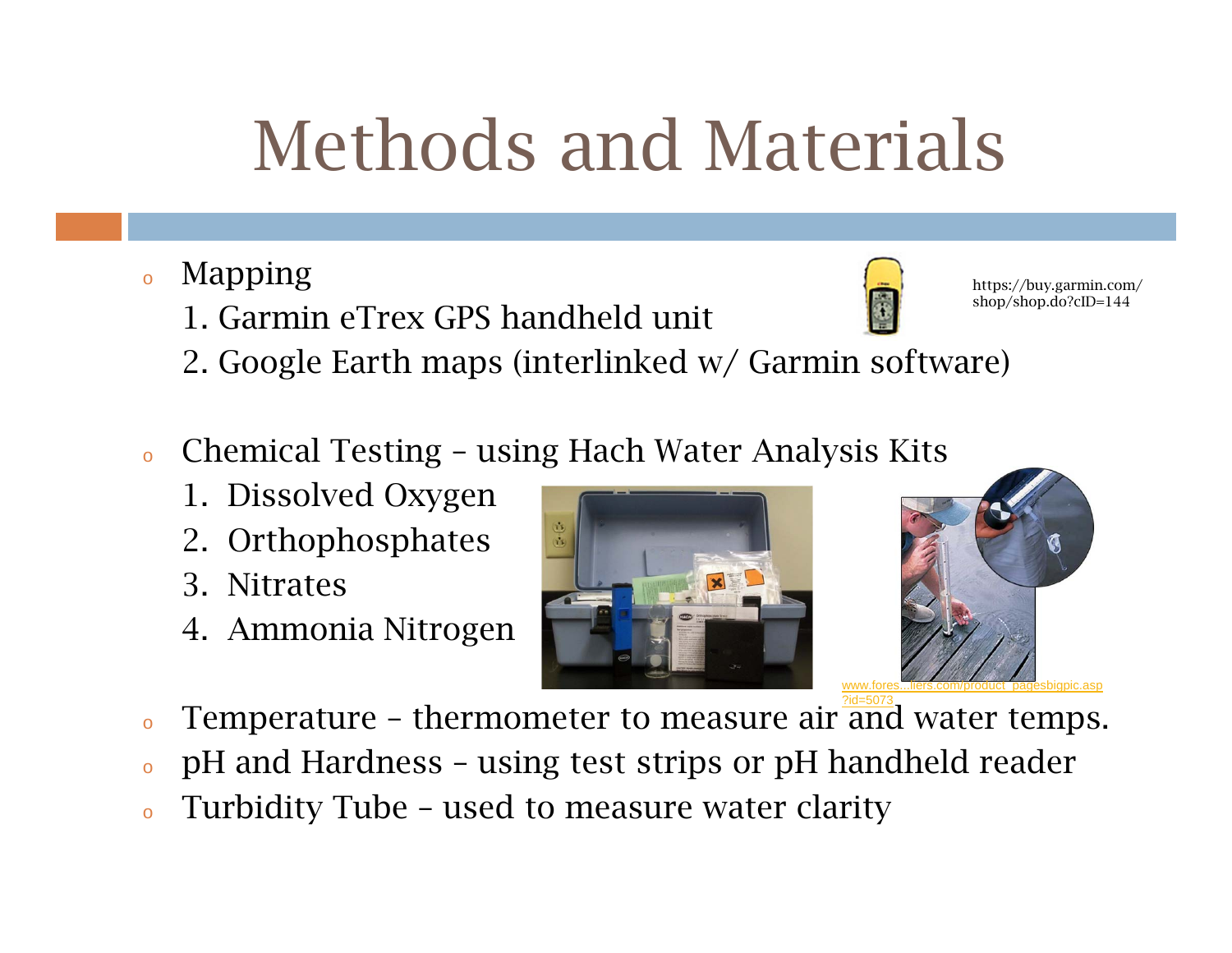#### Methods and Materials (cont.)

- o*E. coli* testing (with Coliscan Easygel medium)
- Biological Testing

Benthic Macroinvertebrate Search – using a dip net, and identification keys from Hoosier

Riverwatch manual

- o Data analysis
	- A. Hoosier Riverwatch protocols followed in calculating values for each chemical test (IDNR 2010) www.umass.edu/tei/mwwp/wkshdes.html
	- B. Water Quality Index (WQI) rating
	- C. Pollution Tolerance Index (PTI) rating based on macroinvertebrate searches
	- D. Data tables created for stream points and ponds using Microsoft Excel



https://d-e-science11.wikispaces.com/Coiform+Bacteria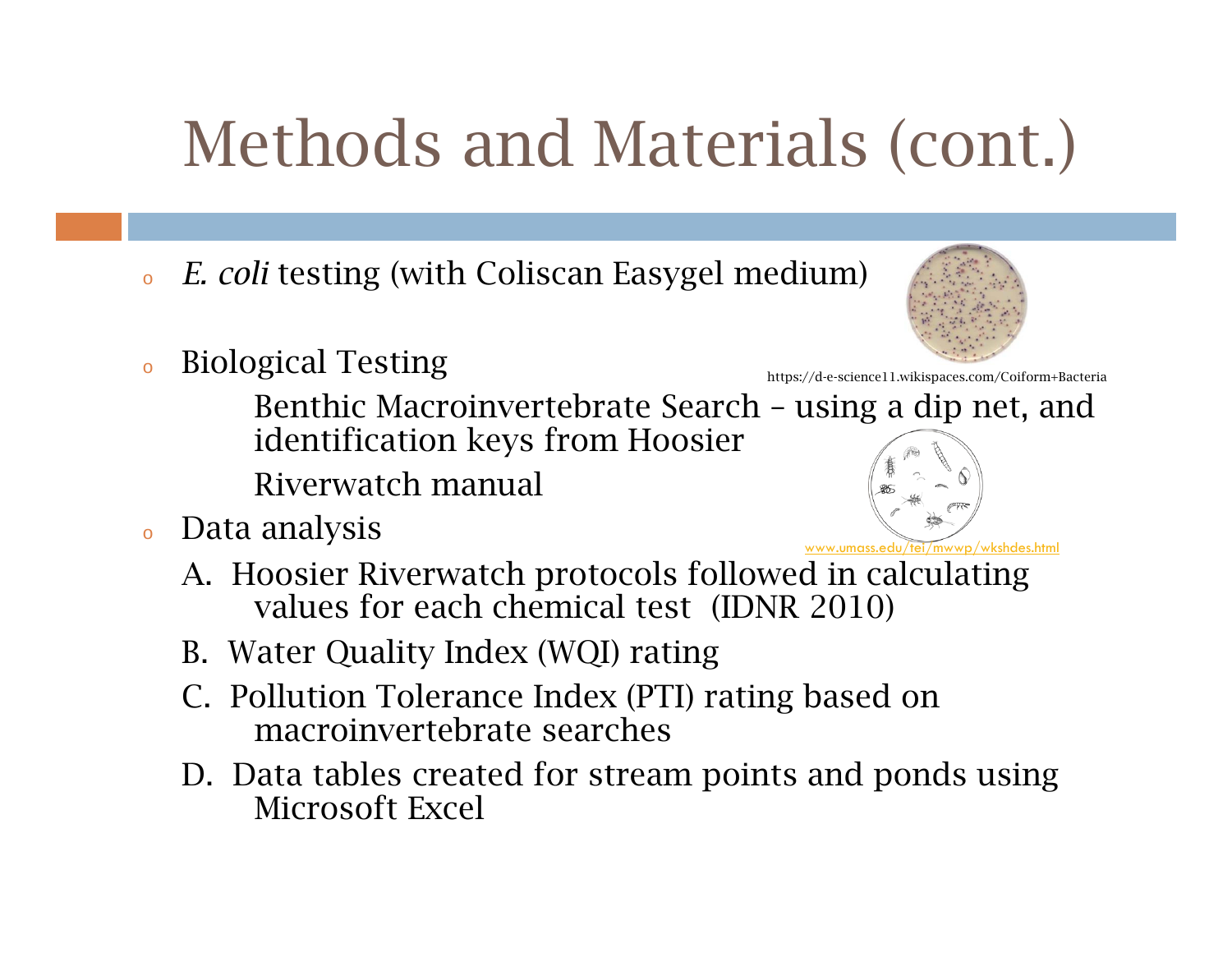#### Stream Results

#### **TABLE 1. STREAM**

| Metric                                                                     | Culvert 1                                                                                                                                                                                                                                                                                                                                                                                            | N. Fork     | Waterfall     | Bridge Area | Exit               |
|----------------------------------------------------------------------------|------------------------------------------------------------------------------------------------------------------------------------------------------------------------------------------------------------------------------------------------------------------------------------------------------------------------------------------------------------------------------------------------------|-------------|---------------|-------------|--------------------|
| <i>E. coli</i> (colonies/100mL)                                            | 360.0                                                                                                                                                                                                                                                                                                                                                                                                | 6240.0      | 8000.0        | 5467.0      | 20.0               |
| Air Temperature $({}^{\circ}C)$                                            | 24.4                                                                                                                                                                                                                                                                                                                                                                                                 | 24.4        | 24.4          | 25.7        | 24.4               |
| Water Temperature $({}^{\circ}C)$                                          | 28.0                                                                                                                                                                                                                                                                                                                                                                                                 | 26.0        | 29.0          | 18.0        | 25.0               |
| Dissolved $O_2$ (mg/L)                                                     |                                                                                                                                                                                                                                                                                                                                                                                                      |             |               | 3.5         | 5.6                |
| pH                                                                         |                                                                                                                                                                                                                                                                                                                                                                                                      | 7.9         | 8.2           | 7.7         | 7.5                |
| Hardness $(mg/L)$                                                          | $\begin{array}{c} \begin{array}{c} \begin{array}{c} \begin{array}{c} \end{array} \\ \end{array} \end{array} \end{array}$                                                                                                                                                                                                                                                                             | 300.0       | 300.0         | 185.0       | 250.0              |
| Orthophosphate (mg/L)                                                      |                                                                                                                                                                                                                                                                                                                                                                                                      | 0.06        | 0.04          | 0.25        | 0.1                |
| Nitrates $(mg/L)$                                                          | $\frac{1}{\sqrt{2\pi}}\int_0^1\frac{1}{\sqrt{2\pi}}\left(\frac{1}{\sqrt{2\pi}}\right)^2\frac{1}{2\sqrt{2\pi}}\left(\frac{1}{\sqrt{2\pi}}\right)^2\frac{1}{2\sqrt{2\pi}}\int_0^1\frac{1}{2\sqrt{2\pi}}\left(\frac{1}{\sqrt{2\pi}}\right)^2\frac{1}{2\sqrt{2\pi}}\frac{1}{2\sqrt{2\pi}}\frac{1}{2\sqrt{2\pi}}\frac{1}{2\sqrt{2\pi}}\frac{1}{2\sqrt{2\pi}}\frac{1}{2\sqrt{2\pi}}\frac{1}{2\sqrt{2\pi}}$ | 0.0         | 0.0           | $0.0\,$     | 0.0                |
| Ammonia Nitrogen (mg/L)                                                    | $\overline{\phantom{a}}$                                                                                                                                                                                                                                                                                                                                                                             | 1.4         | 0.2           | 1.35        | 0.2                |
| Turbidity (NTU's)                                                          |                                                                                                                                                                                                                                                                                                                                                                                                      |             |               | 18.0        | 17.0               |
| Water Quality Index (WQI)                                                  |                                                                                                                                                                                                                                                                                                                                                                                                      | 55.0        | 50.0          | 58.7        | 72.0               |
| Pollution Tolerance Index Rating (PTI) $=$ 42 for the length of the stream |                                                                                                                                                                                                                                                                                                                                                                                                      |             |               |             |                    |
| <b>WQI</b><br>Excellent: 100-90                                            |                                                                                                                                                                                                                                                                                                                                                                                                      | Good: 89-70 | Medium: 69-50 | Bad: 49-25  | Very Bad: 24-0     |
| PTI<br>$23+$                                                               |                                                                                                                                                                                                                                                                                                                                                                                                      | $22 - 17$   | $16-11$       |             | $10-2$<br>$\leq$ 1 |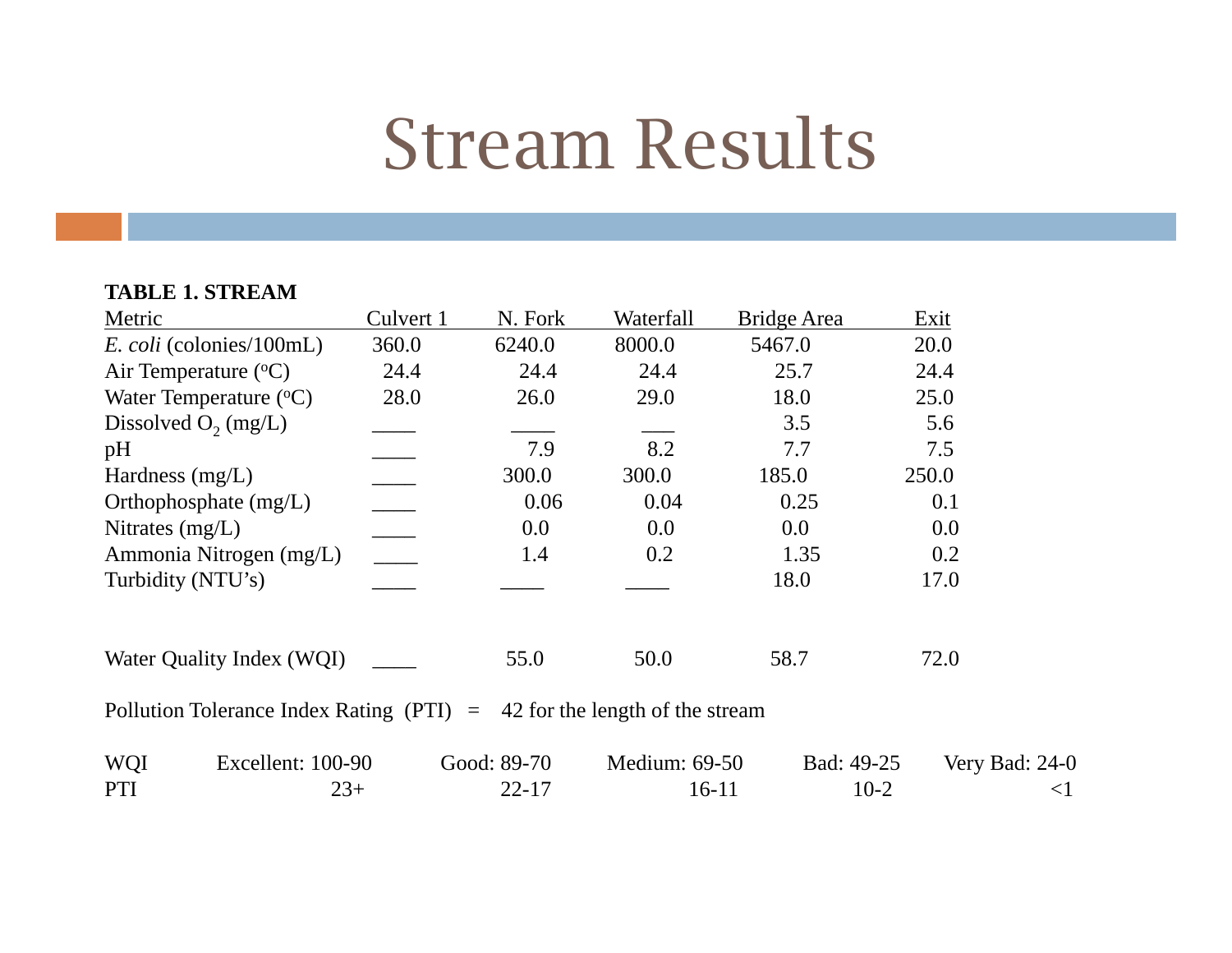#### Pond Results

| <b>TABLE 2. PONDS</b>                                      |                          |             |                          |                      |                         |
|------------------------------------------------------------|--------------------------|-------------|--------------------------|----------------------|-------------------------|
| Metric                                                     | Jackson's                | Springhouse | Dragonfly                | Cattail              | Sunrise                 |
| <i>E. coli</i> (colonies/100mL)                            | 2700.0                   | 694.0       | 667.0                    | 260.0                | 1180.0                  |
| Air Temperature $({}^{\circ}C)$                            | 24.4                     | 24.4        | 24.4                     | 24.4                 | 24.4                    |
| Water Temperature $({}^{\circ}C)$                          | 22.7                     | 16.0        | 24.0                     | 27.0                 | 22.0                    |
| Dissolved $O_2$ (mg/L)                                     | 5.5                      | 7.0         | 4.6                      | 3.4                  | 12.0                    |
| pH                                                         | 7.5                      | 7.3         | 8.1                      | 7.5                  | 7.2                     |
| Hardness $(mg/L)$                                          | 263.0                    | 250.0       | 180.0                    | 250.0                | 180.0                   |
| Orthophosphate $(mg/L)$                                    | 0.25                     | 0.25        | 0.25                     | 0.25                 | 0.25                    |
| Nitrates $(mg/L)$                                          | 0.25                     | 0.25        | 0.25                     | 0.0                  | 0.25                    |
| Ammonia Nitrogen (mg/L)                                    | 0.07                     | 0.3         | 0.15                     | 0.0                  | 0.0                     |
| Turbidity (NTU's)                                          | 19.0                     | 17.0        | 15.0                     | 15.0                 | 18.0                    |
| <b>Water Quality Index</b><br>(WQI)                        | 64.0                     | 74.5        | 66.5                     | 64.0                 | 70.4                    |
| <b>Pollution Tolerance</b><br>(PTI)<br><b>Index Rating</b> | 23.0                     | 17.0        | 29.0                     | 2.0                  | 28.0                    |
| <b>WQI</b><br>Excellent: 100-90<br>PTI<br>$23+$            | Good: 89-70<br>$22 - 17$ |             | Medium: 69-50<br>$16-11$ | Bad: 49-25<br>$10-2$ | Very Bad: 24-0<br>$<$ 1 |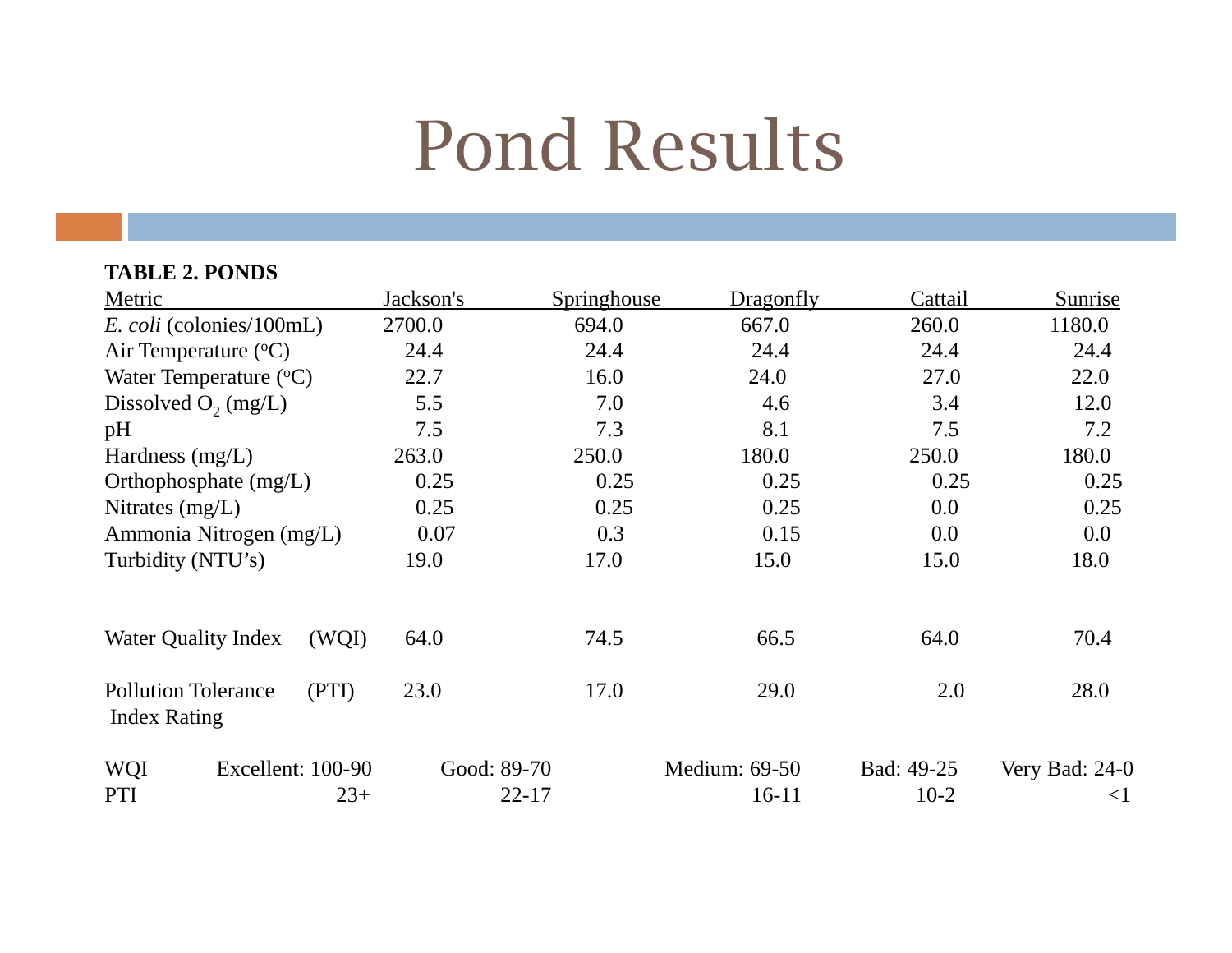## Cattail Pond



Cattail Pond in October, 2009 showing no siltation.



|                                 | <b>Cattail Pond</b> | Culvert 4 |
|---------------------------------|---------------------|-----------|
| <i>E. coli</i> (colonies/100mL) | 260.0               | 1620.0    |
| Air Temperature (°C)            | 24.4                | 24.4      |
| Water Temperature (°C)          | 27.0                | 31.0      |
| Dissolved $O_2$ (mg/L)          | 3.4                 |           |
| pH                              | 7.5                 | 8.3       |
| Hardness (mg/L)                 | 250.0               | 425.0     |
| Orthophosphate (mg/L)           | 0.25                | 0.14      |
| Nitrates $(mg/L)$               | 0.0                 | 0.25      |
| Ammonia Nitrogen (mg/L)         | 0.0                 | 0.3       |
| Turbidity (NTU's)               | 15.0                |           |
| WQI                             | 64.0                | 59.5      |
| PTI                             | 2.0                 |           |

Cattail Pond in June, 2010 showing siltation.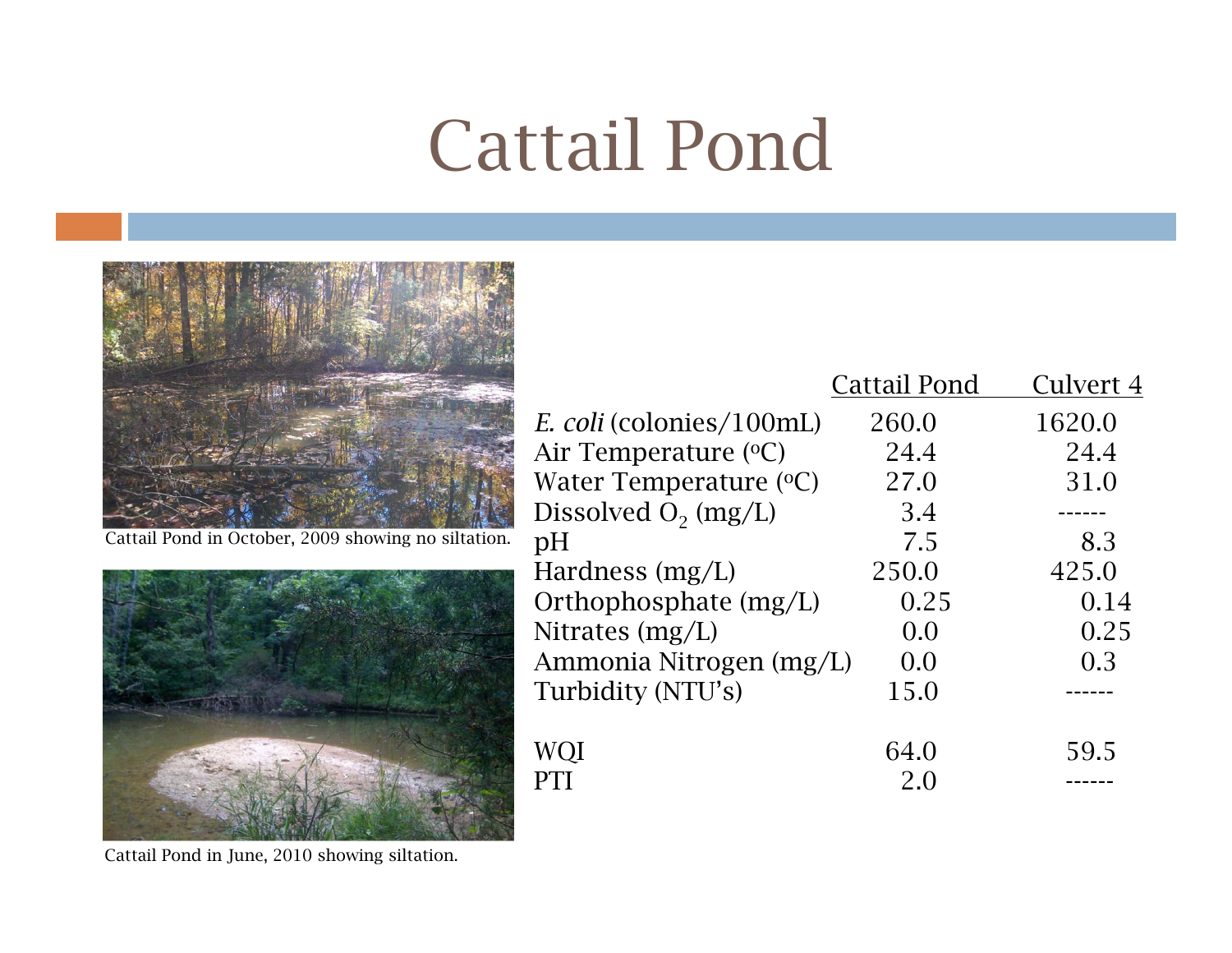#### Discussion

- oChemical testing within normal limits – no danger
- o High *E.coli* levels
	- A. Compared to March 2010 testing (<50 colonies/100mL)
	- B. All points well over limit
	- C. Unsafe for prolonged human exposure
	- D. Possible causes high temperature and low flow
- oOverall water quality – medium to good
- oBiological water quality – good to excellent (except Cattail Pond)
- o Overall water quality improved as it flowed through riparian zone, with notable decrease in *E.coli* levels from entrance to exit.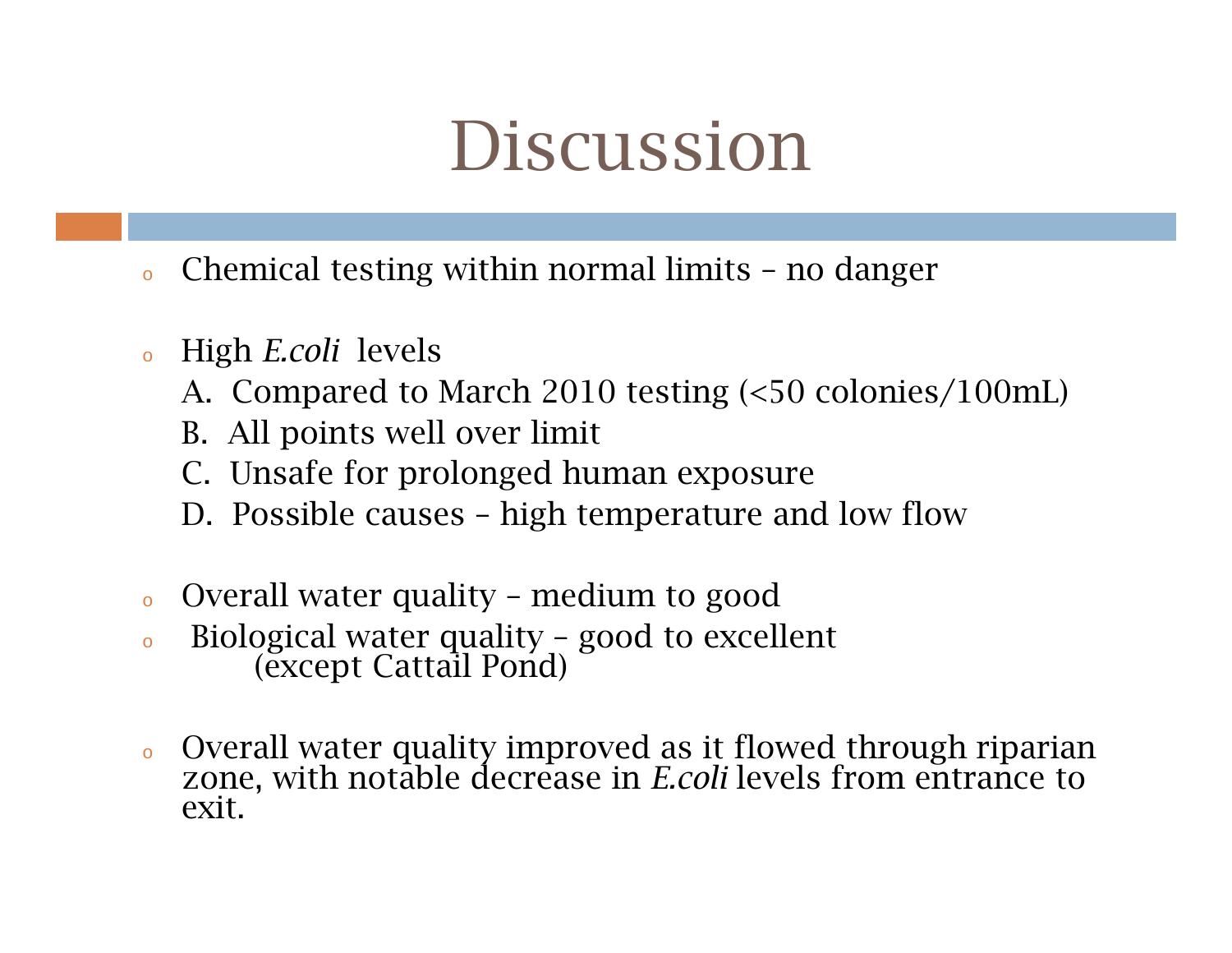#### Recommendations

- o Wear latex gloves when handling water
- oService septic tanks on property
- oReduce number of livestock at Blackacre
- oMitigation of flow from culverts
- oPossible future restoration of Cattail Pond
- Annual surveys to monitor water quality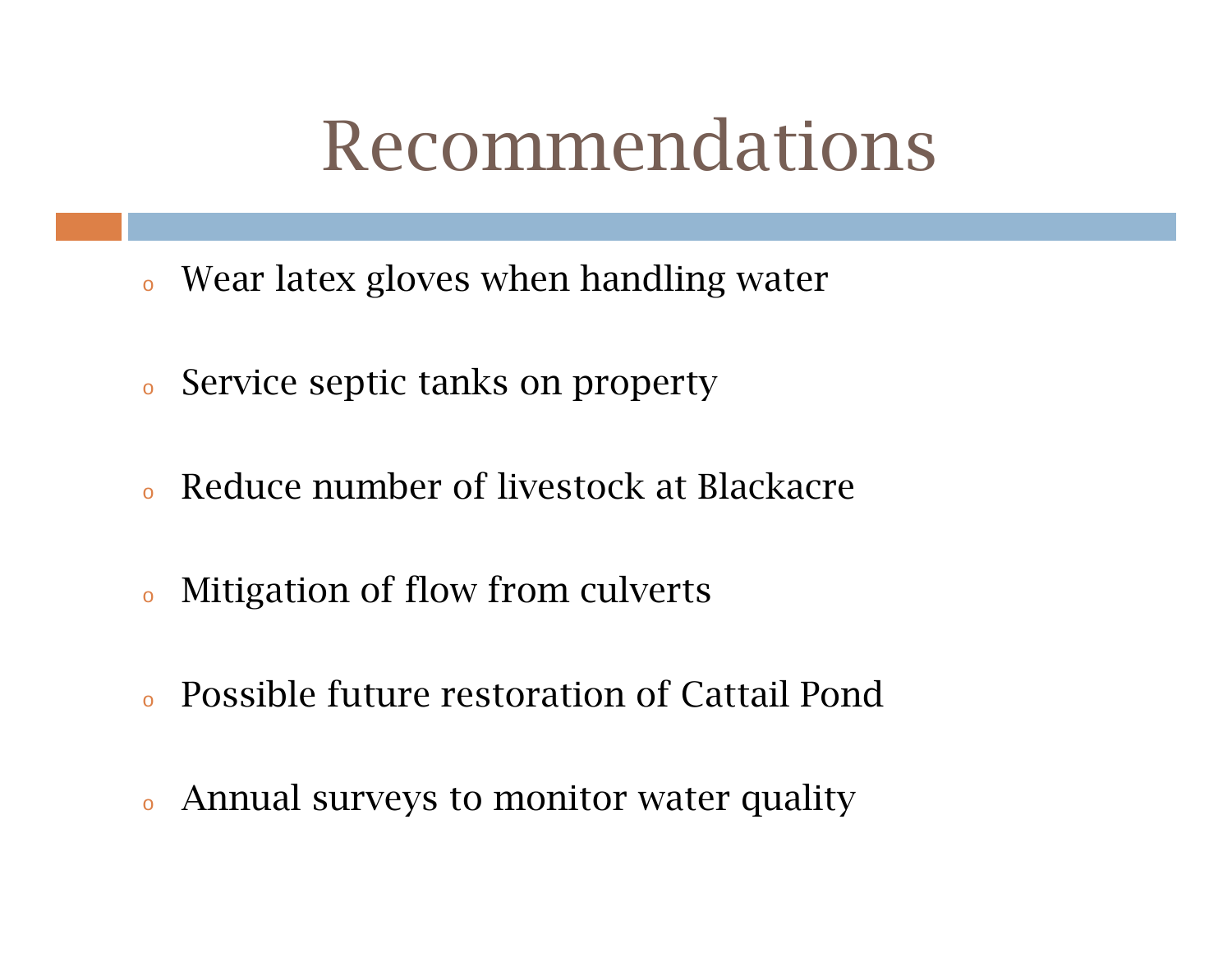#### References

- INDIANA DEPARTMENT OF NATURAL RESOURCES 2010. Hoosier Riverwatch Volunteer Stream Monitoring Training Manual, 8th Edition. IDNR, Indianapolis.
- PAUL, M.J. AND MEYER, J.L. 2001. Streams in the urban landscape. Annual Review of Ecology and Systematics 32:333-365. 32:333-365.
- PICKETT, S.T.A., M.L. CADENASSO, J.M. GROVE, C.H. NILON, R.V. POUYAT, W.C. ZIPPERER, AND R. COSTANZA 2001. Urban ecological systems: linking terrestrial, physical, and socioeconomic components of metropolitan areas. Annual Review of Ecology and Systematics 32:127-57.
- PITT, R. 2002. Receiving water impacts associated with urban runoff. in D. Hoffman, B. Rattner, G.A. Burton, Jr., and J.Cairns, Jr. *Handbook of Ecotoxicology, 2nd Edition*. CRC-Lewis. Boca Raton, FL.
- SCHUELER, T.R. 1994. The importance of imperviousness. Watershed Protection Techniques 1:100- 111.
- STEWART, J.S., L. WANG, J. LYONS, J.A. HORWATICH, AND R. BANNERMAN 2001. Influences of watershed, riparian-corridor, and reach-scale characteristics on aquatic biota in agricultural watersheds. Journal of the American Water Resources Association 37(6): 1475-1487.
- TEELS, B.M., C.A. REWA AND J. MYERS 2006. Aquatic condition response to riparian buffer establishment. Wildlife Society Bulletin 34 (4) 927-935.